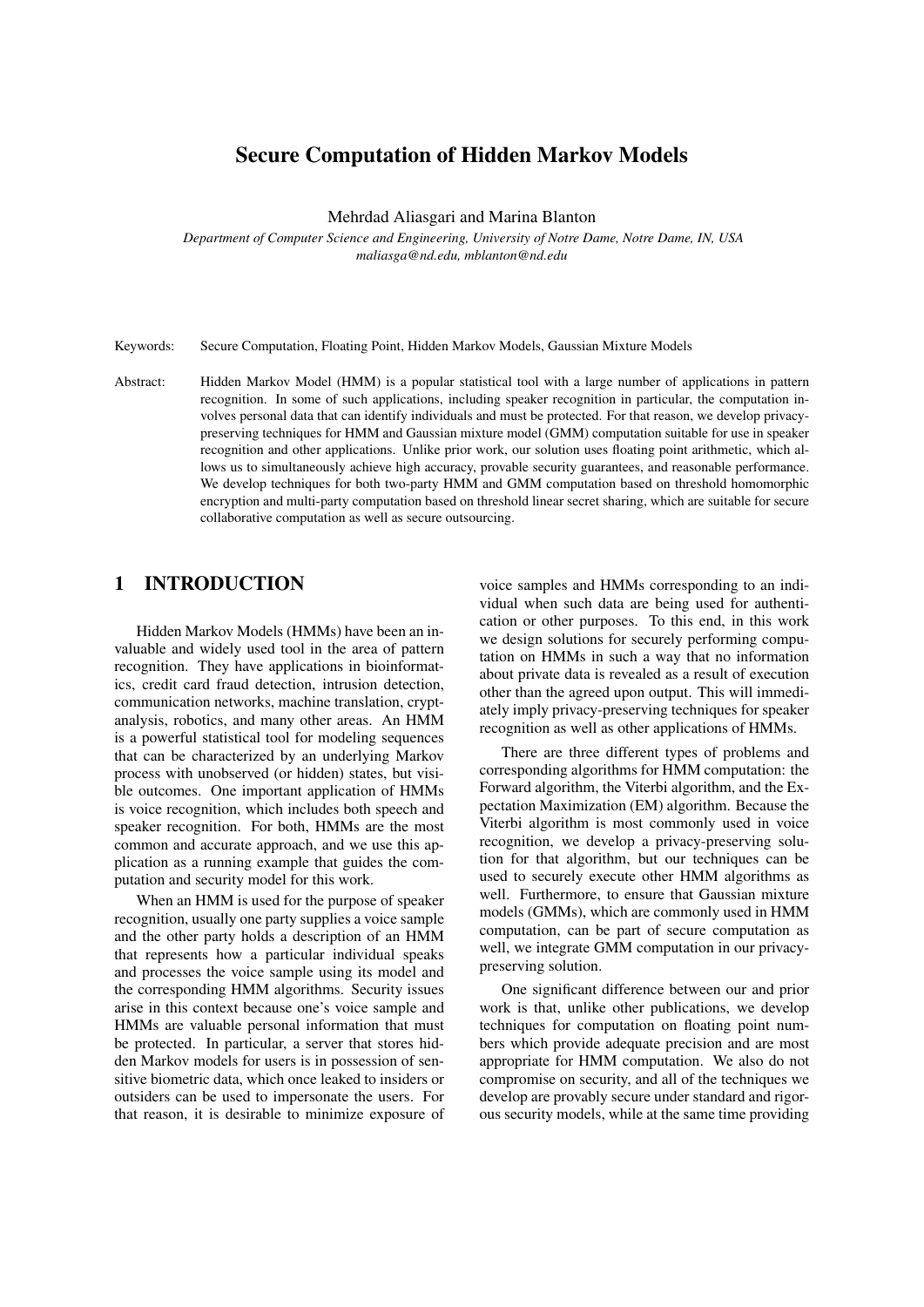reasonable performance.

To cover as wide of a range of application scenarios as possible, we consider multiple settings for HMM computation: (i) the two-party setting in which a client interacts with a server and (ii) the multi-party setting in which the HMM computation is carried out by  $n > 2$  parties, which is suitable for joint computation by several participants as well as secure outsourcing of HMM computation to multiple servers by one or more computationally limited clients.

To summarize, our contributions consist of developing provably secure HMM and GMM computation techniques based on Viterbi algorithm using floating point arithmetic. Our techniques are suitable for twoparty and multi-party computation in a variety of settings and are designed with their efficiency in mind.

### 2 RELATED WORK

To the best of our knowledge, privacypreserving HMM computation was first considered in (Smaragdis and Shashanka, 2007) which provides a secure two-party solution for speech recognition using a homomorphic encryption scheme on integer domain. Unfortunately, integer representation is not sufficient for HMM computation, and this work failed to address non-integer values. In particular, HMM computation involves various operations on probability values which occupy a large range of real numbers and demand high precision.

Nevertheless, the techniques provided in (Smaragdis and Shashanka, 2007) were later used as-is in (Shashanka, 2010) for Gaussian mixture models. The same idea was used in (Pathak et al., 2011; Pathak et al., 2012) to develop privacy-preserving speaker verification for joint two-party computation, where the HMM parameters were stored in an encrypted domain. Similar to (Shashanka, 2010), the goal of (Pathak and Raj, 2011) was to provide secure two-party GMM computation using the same high-level idea but with implementation differences, yet their solution has security weaknesses. In particular, the proposed Logsum protocol reveals a non-trivial amount of information about the private inputs, which, in combination with other computation or outside knowledge, may allow for full recovery of the inputs. We provide more detail regarding this security weakness in Appendix 7. All the above work addresses integer-based solutions in the two-party setting. In addition, some of the above techniques were used in privacy-preserving network analysis and anomaly detection in a joint two-party (or multi-party) computation (Nguyen and Roughan,

2012b; Nguyen and Roughan, 2012a). Clearly, there is need to develop secure computation techniques for HMMs on standard real number representations with provable security. In particular, integer or fixed point representations have at least two disadvantages: They demand substantially larger bit length representation than could be used otherwise and the representation error can accumulate and introduce fatal inaccuracies. Subsequently, integer or fixed-point representations become impractical for applications that require high precisions such as HMM computations. To address this, Franz et al. (Franz et al., 2012) proposed solutions for secure HMM forward algorithm computation in the two-party setting using logarithmic representation of real numbers. The logarithmic representation, although better than fixed point or integer representation, still fails to cope with the vast range of real numbers used in HMMs. The look-up tables in (Franz et al., 2012) grow exponentially in the bitlength of the operands. In fact, in practice HMMs are run on floating point numbers to avoid the difficulties mentioned above. Therefore, in this work we propose the first provably secure floating point computation for HMM algorithms with reasonable performance.

# 3 HIDDEN MARKOV MODELS AND GAUSSIAN MIXTURE MODELS

A Hidden Markov Model (HMM) in a statistical model that follows the Markov property (where the transition at each step depends only on the previous transition) with hidden states, but visible outcomes. The inputs are a sequence of observations, and for each sequence of observations (or outcomes), the computation consists of determining a path of state transitions which is the likeliest among all paths that could produce the given observations. More formally, an HMM consists of:

- *N* states  $S_1, \cdots, S_N$ ;
- *M* possible outcomes  $m_1, \dots, m_M$ ;
- a vector  $\pi = \langle \pi_1, \ldots, \pi_N \rangle$  that contains the initial state probability distribution, i.e.,  $\pi_i = \Pr[q_1 = S_i]$ , where  $q$  is a random variable over the set of states indexed by the transition number;
- a matrix *A* of size  $N \times N$  that contains state transition probabilities, i.e., a cell  $a_{ij}$  of  $A$  at row  $i$  and column *j* contains the probability of the transition from state *S*<sup>*i*</sup> to state *S*<sup>*j*</sup>  $a_{ij} = \Pr[q_{k+1} = S_j | q_k =$ *Si* ];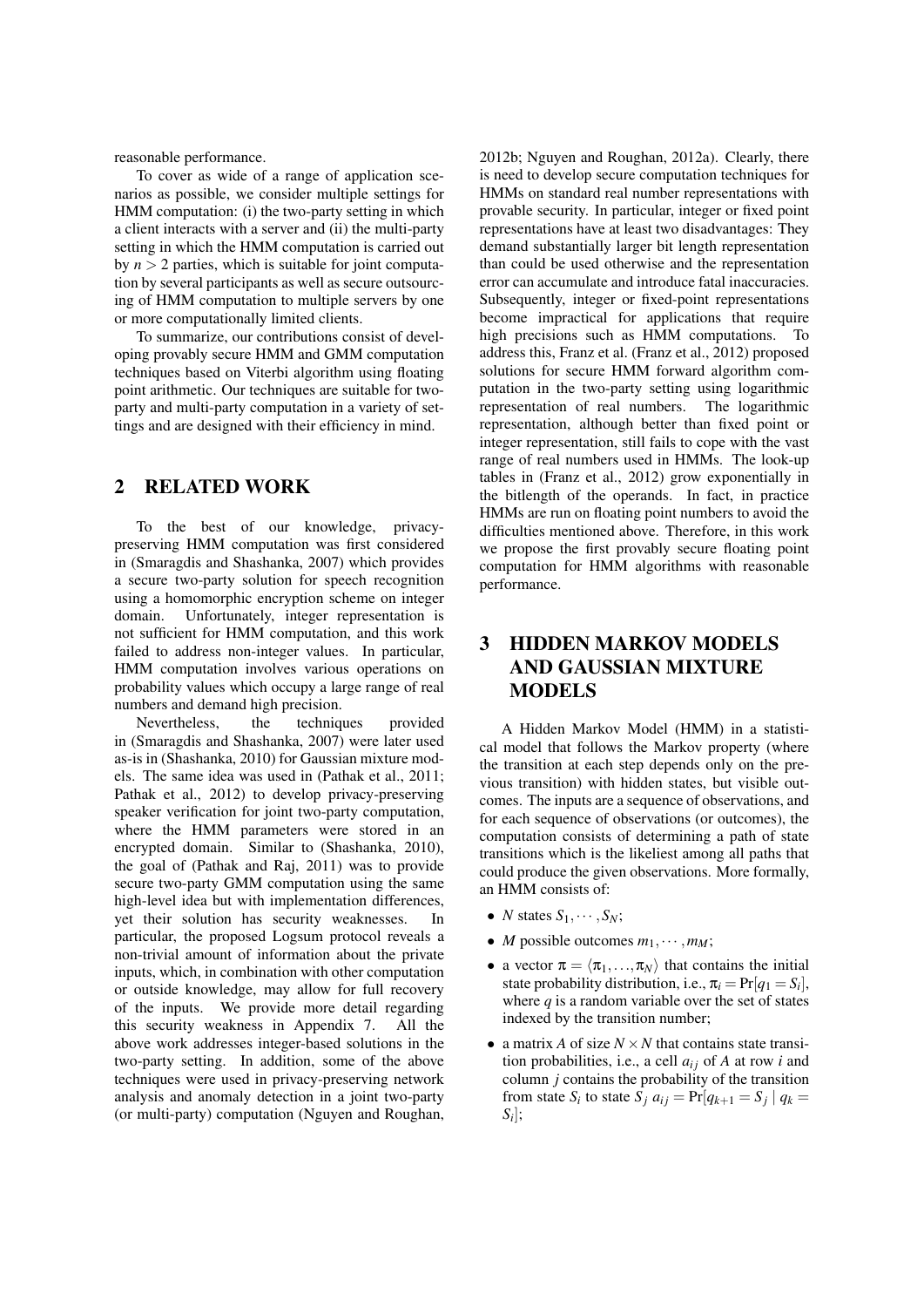

Figure 1: An example of a hidden Markov model with *si*'s representing states and *mi*'s representing outcomes.

• a matrix *B* of size  $N \times M$  that contains output probabilities, i.e., a cell  $b_{ij}$  of  $B$  at row  $i$  and column  $j$  contains the probability of state  $S_i$  outputting outcome  $m_j$   $b_{ij} = Pr[q_k = S_i | X_k = m_j].$ 

In the above, observations  $X_1, \ldots, X_T$  form HMM's input, to which we collectively refer as *X*. The above parameters define an HMM. In our running application of speaker recognition, an HMM is a model that represents how a particular person speaks and an input corresponds to the captured voice sample of a client. Figure 1 shows an example of an HMM.

In most cases, matrix *B* should be computed based on observations. Usually this is done by evaluation of the observed value on probability distributions of states' outcomes. One very common distribution model is a Gaussian Mixture Model (GMM) which is used to compute the elements of matrix *B*. GMMs are mixtures of Gaussian distributions that represent the overall distribution of observations. Namely, an observation is evaluated on a number of Gaussian distributions with different parameters and the evaluations are combined together to produce the final probability of a random variable acquiring that particular observation. In the case of HMMs, we use a GMM to compute the output probability of state  $S_i$  producing an observation at time *k* as follows:

$$
b_{jk} = \sum_{i=1}^{\alpha} w_i e^{-\frac{1}{2}(X_k - \mu_i)^T \Sigma_i^{-1} (X_k - \mu_i)}
$$
(1)

In the above,  $X_k$  is a vector of size  $f$  that represents the random variable corresponding to the observation at time  $k$ . In voice applications,  $X_k$  usually contains the Mel-frequency cepstral coefficients (MFCCs). The parameter α is the total number of mixture components (here, Gaussian distributions). The *i*th component has a mean vector  $\mu_i$  of size  $f$  and a covariance matrix  $\Sigma_i$  of size  $f \times f$ . The components are added together, each weighted by a mixture weight  $w_i$ , to produce the probability distribution of state  $S_i$  when the observed random variable is  $X_k$ . We use notation  $\mu$ ,  $\Sigma$ , and *w* to refer to the sequence of  $\mu_i$ ,  $\Sigma_i$ , and  $w_i$ , respectively, for  $i = 1, \ldots, \alpha$ .

There are three different types of problems and respective dynamic-programming algorithms for HMM computation: the Forward Algorithm, the Viterbi Algorithm, and the EM (Expectation Maximization) Algorithm (Rabiner, 1989). In the Forward Algorithm, the goal is to compute the probability of each state for each transition given a particular sequence of observations. Namely, in this algorithm, we compute  $Pr[q_k = S_i | X_1 \cdots X_T]$ . In the Viterbi algorithm, after observing the outcomes, the goal is to construct the path of states which is the most likely among all possible paths that can produce the observations, as well as the probability of the most likely path. In other words, for any given sequence of observations, each path has a certain probability of producing that sequence of observations. The output of Viterbi algorithm is the path with the highest probability and the value of the probability. The computation performed in Viterbi algorithm uses Forward algorithm. In the EM algorithm, the goal is to learn the HMM. Namely, given a sequence of observations, this algorithm computes the parameters of the most likely HMM that could have produced this sequence of observations. All of these three algorithms use dynamic programming techniques and have complexity of  $O(TN^2)$ .

Because in this work we use speaker recognition to demonstrate secure techniques for HMM computation, we focus on the Viterbi algorithm used in speaker recognition. The techniques developed in this work, however, can also be used to construct secure solutions for the other two algorithm. In what follows, we provide a brief description of the Viterbi algorithm and refer the reader to online materials for the Forward and EM algorithms. In the algorithm below, *P* ∗ is the probability of the most likely path for a given sequence of observations and  $q^* = \langle q_1^*, \ldots, q_T^* \rangle$  denotes the most likely path itself. The computation uses dynamic programming to store intermediate probabilities in  $\delta$ , after which the path of the maximum likelihood is computed and placed in  $q^*$ .

| $\langle P^*,q^*\rangle \leftarrow \mathsf{Viterbi}(\lambda = \langle N,T,\pi,A,B\rangle)$ |  |
|--------------------------------------------------------------------------------------------|--|
|                                                                                            |  |

- 1. Initialization Step: for  $i = 1$  to  $N$  do
	- (a)  $\delta_1(i) = \pi_i b_{i1}$
	- (b)  $\Psi_1(i) = 0$
- 2. Recursion Step: for  $k = 2$  to *T* and  $j = 1$  to *N* do

(a) 
$$
\delta_k(j) = \left(\max_{1 \le i \le N} [\delta_{k-1}(i)a_{ij}]\right) b_{jk}
$$
  
(b)  $\psi_k(i) = \arg \max_{1 \le i \le N} [\delta_{k-1}(i)a_{ij}]$ 

3. Termination Step:

(a) 
$$
P^* = \max_{1 \le i \le N} [\delta_T(i)]
$$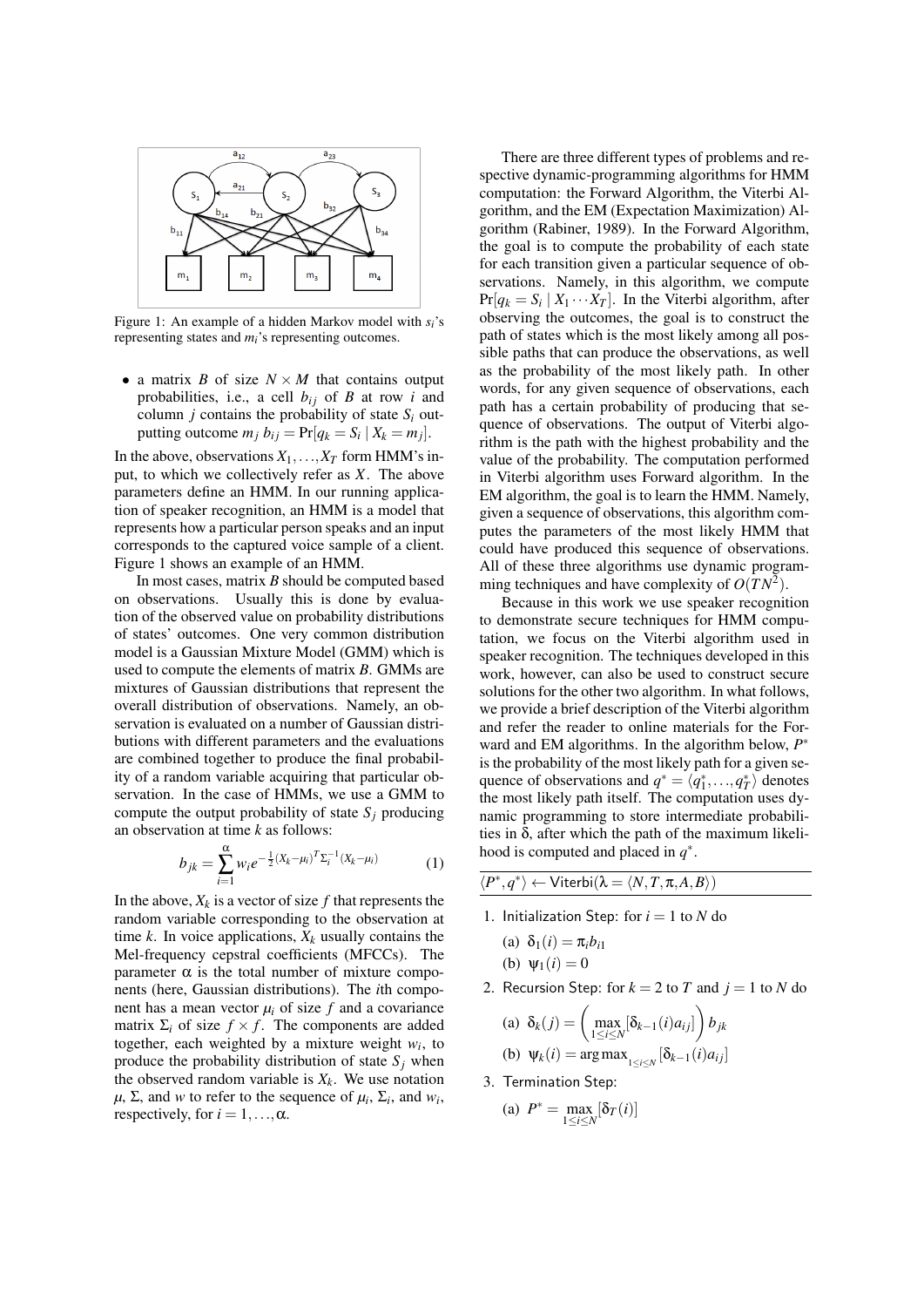\n- (b) 
$$
q_T^* = \arg \max_{1 \le i \le N} \delta_T(i)
$$
\n- (c) for  $k = T - 1$  to 1 do  $q_k^* = \psi_{k+1}(q_{k+1}^*)$
\n- 4. Return  $\langle P^*, q^* \rangle$
\n

In speaker recognition, we apply the Viterbi algorithm to extracted voice features and an HMM that was created using a GMM and training voice features. The overall computation then consists of forming an HMM using GMM computation and executing the Viterbi algorithm, as given next.

 $\langle P^*, q^* \rangle \leftarrow \text{HMM}(N, T, \pi, A, \alpha, w, \mu, \Sigma, X)$ 

- 1. For  $j = 1$  to *N* and  $k = 1$  to *T*, compute  $b_{jk}$  as in equation 1 using  $\alpha$ ,  $w_i$ 's,  $\mu_i$ 's,  $\Sigma_i$ 's, and  $X_k$ .
- 2. Set  $\lambda = \langle N, T, \pi, A, B \rangle$ .
- 3. Execute  $\langle P^*, q^* \rangle$  = Viterbi( $\lambda$ ).
- 4. Return  $\langle P^*, q^* \rangle$ .

#### 4 FRAMEWORK

In this section, we introduce two categories of secure computation that we consider in this work, precisely define the computation to be carried out, and the security model for each respective type of secure computation.

The first category of secure computation that we consider is secure *two-party* computation. Without loss of generality, we will refer to the participants as the client and the server. Using speaker recognition as the example application, the client possesses a voice sample, the server stores a model that represents how a registered user speaks, and user authentication is performed by conducting HMM computation on the client's and server's inputs. Therefore, for the purposes of this work, we assume that the client owns the observations to an HMM, i.e.,  $X_1, \ldots, X_T$ , and the server holds the parameters of the HMM and GMM, i.e.,  $N$ , vector  $\pi$ , matrix  $A$ ,  $\alpha$ , mixture weights *w*, vectors  $\mu$ , and matrices Σ. Because even the parameters of HMM might reveal information about the possible input observations, to build a fully privacy-preserving solution in which the server does not learn information about user biometrics, the server should not have access to the HMM parameters in the clear. For that reason, we assume that the server holds the parameters  $\pi$ , *A*, *B*, *w*, *µ*, and  $\Sigma$  in an encrypted form. Then to permit the computation to take place on encrypted data, we resort to an encryption scheme with special properties, namely, semantically secure additively homomorphic public-key encryption scheme (defined below). Furthermore, to ensure that neither the server can decrypt the data it stores, nor the (untrusted) client can decrypt the data (or a function thereof) without the server's consent, we utilize a (2, 2)-threshold encryption scheme. Informally, it means that the decryption key is partitioned between the client and the server, and each decryption requires that both of them participate. This means that the client and the server can jointly carry out the HMM computation, and make the result available to either or both of them. For concreteness of our description, we will assume that the server learns the outcome.

A public-key encryption scheme is defined by three algorithms Gen, Enc, Dec, where Gen is a key generation algorithm that on input a security parameter κ produces a public-private key pair (*pk*,*sk*); Enc is an encryption algorithm that on input a public key *pk* and message *m* produces ciphertext *c*; and Dec is a decryption algorithm that on input private key *sk* and ciphertext *c* produces decrypted message *m* or special character ⊥ that indicates failure. For conciseness, we use notation  $Enc_{pk}(m)$  and  $Dec_{sk}(c)$  in place of  $Enc(\mathit{pk}, m)$  and  $Dec(\mathit{sk}, c)$ , respectively. An encryption scheme is said to be additively homomorphic if applying an operation to two ciphertexts results in the addition of the messages that they encrypt, i.e.,  $Enc<sub>pk</sub>(m<sub>1</sub>) \cdot Enc<sub>pk</sub>(m<sub>2</sub>) = Enc(m<sub>1</sub> + m<sub>2</sub>)$ . This property also implies that  $Enc_{pk}(m)^k = Enc_{pk}(k \cdot m)$  for a known  $k$ . In a public-key  $(n, t)$ -threshold encryption scheme, the decryption key *sk* is partitioned among *n* parties, and  $t \leq n$  of them are required to participate in order to decrypt a ciphertext. Lastly, a semantically secure encryption scheme guarantees that no information about the encrypted message can be learned from its ciphertext with more than a negligible (in  $\kappa$ ) probability. Semantically secure additively homomorphic threshold public-key encryption schemes are known, one example of which is Pailler encryption (Paillier, 1999).

We obtain that in the two-party setting, the client and the server share the decryption key to a semantically secure additively homomorphic (2, 2)-threshold public-key encryption scheme. The client has private input  $X_1, \ldots, X_T$  and its share of the decryption key *sk*; the server has input  $Enc_{pk}(\pi_i)$  for  $i \in [1, N]$ , Enc<sub>pk</sub> $(a_{ij})$  for  $i \in [1, N]$  and  $j \in [1, N]$ , Enc<sub>pk</sub> $(w_i)$  for  $i \in [1, \alpha]$ , encryption of each element of  $\mu_i$  and  $\Sigma_i$  for  $i \in [1, \alpha]$ , and its share of *sk*. The computation consists of executing the Viterbi algorithm on their inputs, at the end of which the server learns  $P^*$  and  $q_i^*$ for  $i = 1, \ldots, T$ . The size of the problem, i.e., parameters  $N$ ,  $T$ ,  $\alpha$ , and  $f$ , are assumed to be known to both parties.

The second category of secure computation that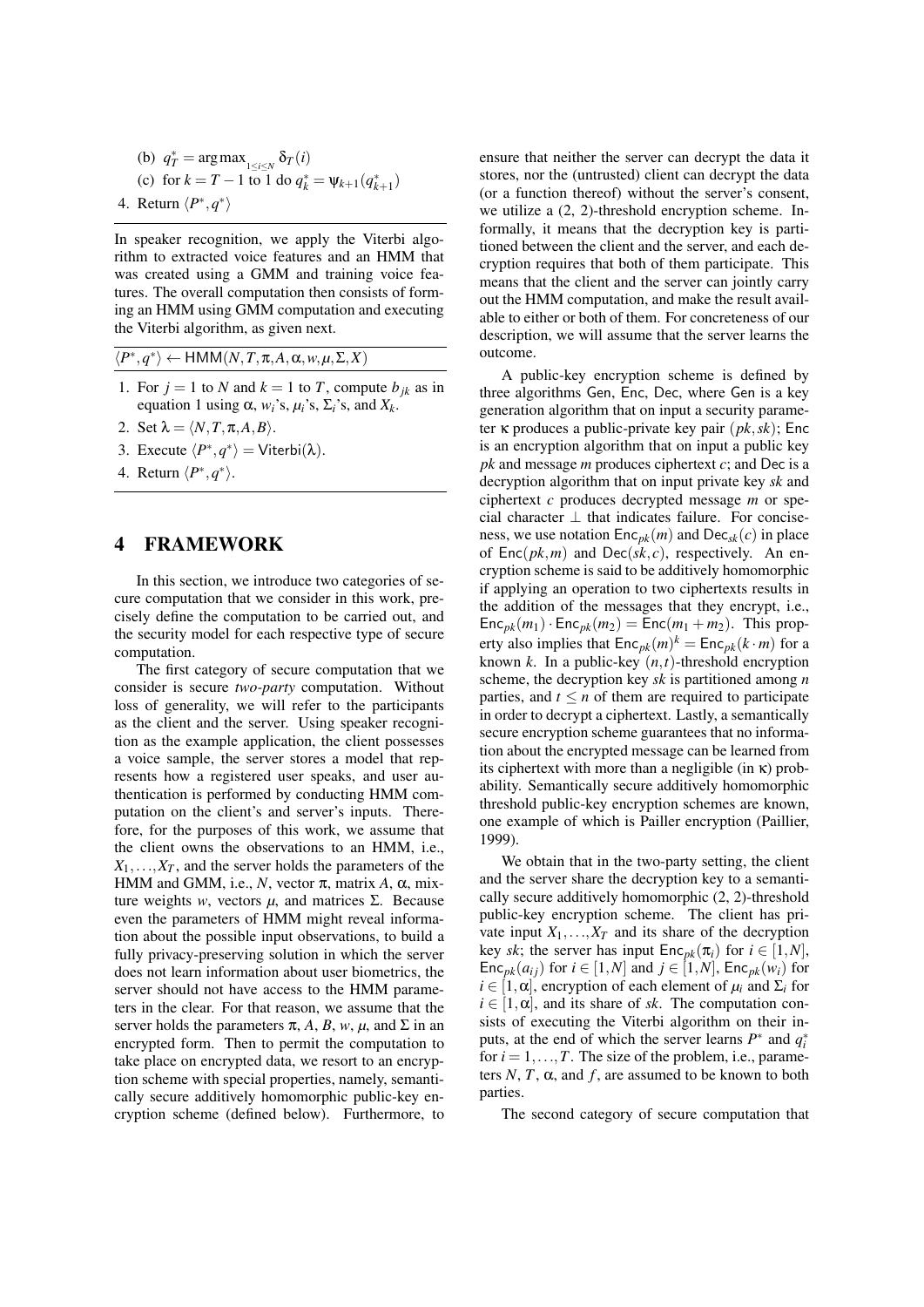we consider is secure *multi-party* computation on HMMs. In this setting, either a number of parties hold inputs to a multi-observer HMM or one or more clients wish to outsource HMM computations to a collection of servers. More generally, we divide all participants into three groups: (i) the input parties who collectively possess the private inputs, (ii) the computational parties who carry out the computation, and (iii) the output parties who receive the result(s) of the computation. These groups can be arbitrarily overlapping, which gives great flexibility in the setup and covers all possible cases of joint multi-party computation (where the input owners carry out the computation themselves, select a subset of them, or seek help of external computational parties) and outsourcing scenarios (by either a single party or multiple input owners).

To conduct computation on protected values in this setting, we utilize an information-theoretically secure threshold linear secret sharing scheme (such as Shamir secret sharing scheme (Shamir, 1979)). In a  $(n,t)$ -threshold secret sharing scheme, a secret value *s* is partitioned among *n* participants in such a way that the knowledge of *t* or fewer shares informationtheoretically reveals no information about *s*, while  $t + 1$  or more shares allow for efficient reconstruction of *s*. Such schemes avoid the use of computationally expensive public-key encryption techniques and instead operate on small integers (in a field  $\mathbb{F}_p$ , normally with prime *p*) of sufficient size to represent all values. In a linear secret sharing scheme, any linear combination of secret sharing values (which in particular includes addition and multiplication by a known constant) is performed by each participant locally, while multiplication requires interaction of all parties. It is usually required that  $t < n/2$  and therefore the number of computational parties  $n > 2$ .

We then obtain that in this setting the input parties share their private inputs among  $n > 2$  computational parties, the computational parties execute the Viterbi algorithm on secret-shared values, and communicate shares of the result to the output parties, who reconstruct the result from their shares. As before, the size of the problem, namely, the parameters  $N$ ,  $T$ ,  $\alpha$ , and *f* , is known to all parties.

We next formally define security using the standard definition in secure multi-party computation for semi-honest (also known as honest-but-curious or passive) adversaries, i.e., those that follow the computation as prescribed, but might attempt to learn additional information about the data from the intermediate results. We show our techniques secure in the semi-honest model. Standard techniques for making the computation robust to malicious behavior, where the participants can arbitrarily deviate from the prescribed computation, apply to our protocols as well.

Definition 1. *Let parties P*1,...,*P<sup>n</sup> engage in a protocol*  $\Pi$  *that computes function*  $f(in_1,...,in_n) =$ (out<sub>1</sub>,...,out<sub>n</sub>), where in<sub>i</sub> and out<sub>i</sub> denote the input *and output of party*  $P_i$ *, respectively. Let*  $VIEW_{\Pi}(P_i)$ *denote the view of participant P<sup>i</sup> during the execution of protocol* Π*. More precisely, Pi's view is formed by its input and internal random coin tosses r<sup>i</sup> , as well as messages m*1,...,*m<sup>k</sup> passed between the parties during protocol execution*

$$
VIEW_{\Pi}(P_i) = (in_i, r_i, m_1, \ldots, m_k).
$$

Let  $I = \{P_{i_1}, P_{i_2}, \ldots, P_{i_t}\}$  denote a subset of the partic*ipants for t*  $\lt$  *n* and VIEW $_{\Pi}(I)$  *denote the combined view of participants in I during the execution of protocol* Π *(i.e., the union of the views of the participants in I). We say that protocol* Π *is t-private in presence of semi-honest adversaries if for each coalition of size at most t there exists a probabilistic polynomial time simulator S<sup>I</sup> such that*

$$
\{S_I(\mathsf{in}_I, f(\mathsf{in}_1, \ldots, \mathsf{in}_n)\} \equiv \{\mathsf{VIEW}_{\Pi}(I), \mathsf{out}_I\},\
$$

*<i>,* out $I = \bigcup_{P_i \in I} \{out_i\}$ *, and*  $\equiv$ *denotes computational or statistical indistinguishability.*

In the two-party setting, we have that  $n = 2$ ,  $t = 1$ , and the participants' inputs in<sub>1</sub>, in<sub>2</sub> and outputs out<sub>1</sub>,  $out<sub>2</sub>$  are set as described above. In the multi-party setting,  $n > 2$ ,  $t < n/2$ , and the computational parties are assumed to contribute no input and receive no output to ensure that they can be disjoint from the input and output parties. Then the input parties secret-share their inputs among the computational parties prior the protocol execution takes place and the output parties receive shares of the output and reconstruct the result after the protocol termination. This in particular means that, in order to comply with the above security definition, the computation used in protocol  $\Pi$  must be data-oblivious, which means that the sequence of operations and memory accesses used in Π must be independent of the input.

Performance of secure computation techniques is of grand significance, as protecting secrecy of data throughout the computation often incurs substantial computational costs. For that reason, besides security, efficient performance of the developed techniques is one of our primary goals. In both of our settings, computation of a linear combination of protected values can be performed locally by each participant (i.e., on encrypted values in the two-party setting and on secret-shared values in the multi-party setting), while multiplication is interactive. Because normally the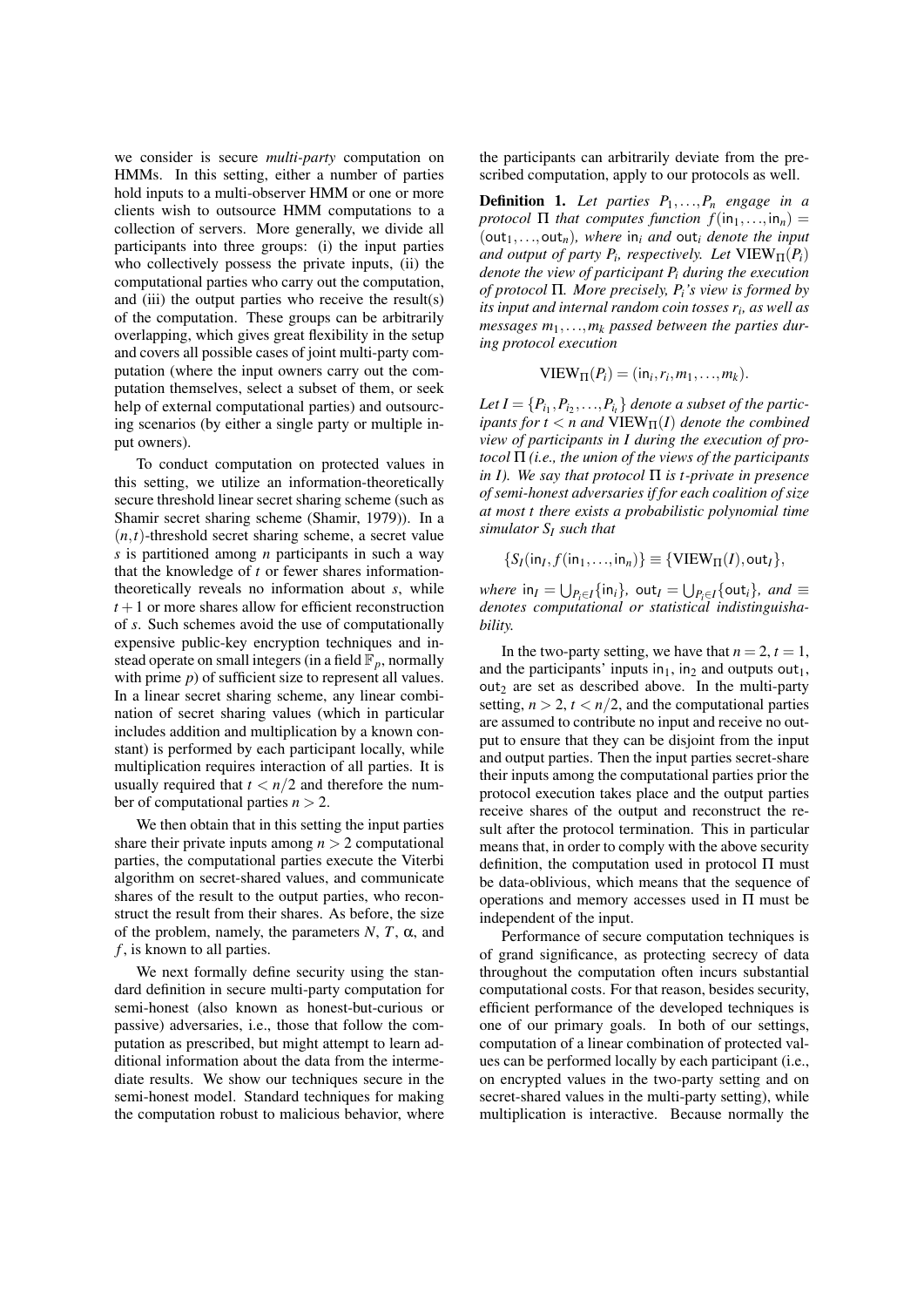overhead of interactive operations dominates the runtime of a secure multi-party computation algorithm, its performance is measured in the number of interactive operations (such as multiplications, as well as other instances which include distributing shares of a private value or opening a secret-shared value in the multi-party setting). Furthermore, the round complexity, i.e., the number of sequential interactions, can have a substantial impact on the overall execution time, and serves as the second major performance metric. Lastly, in the two-party setting, public-key operations (and modulo exponentiations in particular) impose a significant computational overhead, and are used as an additional performance metric.

In this work, we use notation  $[x]$  to denote that the value of *x* is protected, either through encryption or secret sharing.

## 5 BUILDING BLOCKS

Before presenting our solution, we give a brief description of the building blocks from the literature used in our solution. While the computation proceeds on floating point numbers, we first present building blocks that operate on integers followed by floating point operations.

#### 5.1 Integer building blocks

First note that having secure implementations of addition and multiplication operations alone can be used to securely evaluate any functionality on protected values represented as an arithmetic circuit. Prior literature, however, concentrated on developing secure protocols for commonly used operations which are more efficient than general techniques. In particular, prior literature contains a large number of publications for secure computation on integers such as comparisons, bit decomposition, and other operations. From all of the available techniques, we have chosen the building blocks that yield the best performance for our construction, and are listed below.

Note that we use the following complexity for elementary arithmetic operations: addition and subtraction of two protected values in either two-party or multi-party setting involves no communication. Multiplication in the multi-party setting requires a computational party to send values to all other parties and wait for values from them, where all parties communicate their values simultaneously. This is treated as an elementary interactive operation in a single round. In the two-party setting, multiplication of two encrypted values  $Enc<sub>pk</sub>(a)$  and  $Enc<sub>pk</sub>(b)$  is computed

interactively, during which one party chooses a random value *r*, forms  $Enc_{pk}(a - r)$  using homomorphic properties of the encryption scheme, helps the second party to decrypt  $a - r$ , after which the parties locally compute  $Enc_{pk}(br)$  and  $Enc_{pk}(b(a-r))$ , respectively, and exchange the ciphertexts to obtain  $Enc<sub>pk</sub>(ba)$ . This involves two sequential messages, which we count as 2 rounds, and a small constant number of modulo exponentiations. This two-party implementation of the multiplication operation is used in computing the complexity of the building blocks that follow.

- $[c] \leftarrow \text{XOR}([a], [b])$  computes exclusive OR of bits *a* and *b* as  $[a] + [b] - 2[a][b]$  using one multiplication.
- $[c] \leftarrow OR([a], [b])$  computes OR of bits *a* and *b* as  $[a] + [b] - [a][b].$
- $[r] \leftarrow$  RandInt( $\ell$ ) allows the parties to generate a random  $\ell$ -bit value  $[r]$  without any interaction. In the two-party setting, the participants produce an encryption of *r*, and in the multi-party setting, the parties use what can be viewed as a distributed pseudo-random function to produce shares of *r* (see, e.g., (Catrina and Saxena, 2010)).
- $[r] \leftarrow$  RandBit() allows the parties to produce shares of a random bit [*r*] using one interactive operation in the multi-party setting and using one multiplication (more precisely, by executing the XOR of two bits) in the two-party setting.
- $[b] \leftarrow \text{Inv}([a])$  computes  $b = a^{-1}$  (in the respective group or field). For a non-zero *a* this operation can be implemented by creating a random [*r*], computing and opening  $c = ra$ , and setting  $[b] = c^{-1}[r]$ .
- $\bullet$   $([y_1],...,[y_\ell]) \leftarrow$  PreMul $([x_1],...,[x_\ell])$  computes prefix-multiplication, where on input a sequence of integers  $x_1, \ldots, x_\ell$ , the output consists of values  $y_1, \ldots, y_\ell$ , where each  $y_i = \prod_{j=1}^i x_j$ . The most efficient implementation of this operation in our framework that we are aware of is from (Catrina and de Hoogh, 2010) that works only on non-zero elements, which is sufficient for our purposes.
- $([y_1],..., [y_\ell])$  ← PreOR $([x_1],..., [x_\ell])$  computes prefix-OR of *n* input bits  $x_1, \ldots, x_\ell$  and outputs  $y_1, \ldots, y_\ell$  such that each  $y_i = \bigvee_{j=1}^i x_j$ , which we assume is implemented as in (Catrina and de Hoogh, 2010).
- $[b] \leftarrow \mathsf{EQ}([x], [y], \ell)$  is an equality protocol that on two  $\ell$ -bit inputs *x* and *y* outputs a bit *b* which is set to 1 iff  $x = y$ . We use a secure implementation of this operation from (Catrina and de Hoogh, 2010), which is built using another protocol  $[b] \leftarrow \text{EQZ}([x'], \ell)$  that outputs bit  $b = 1$  iff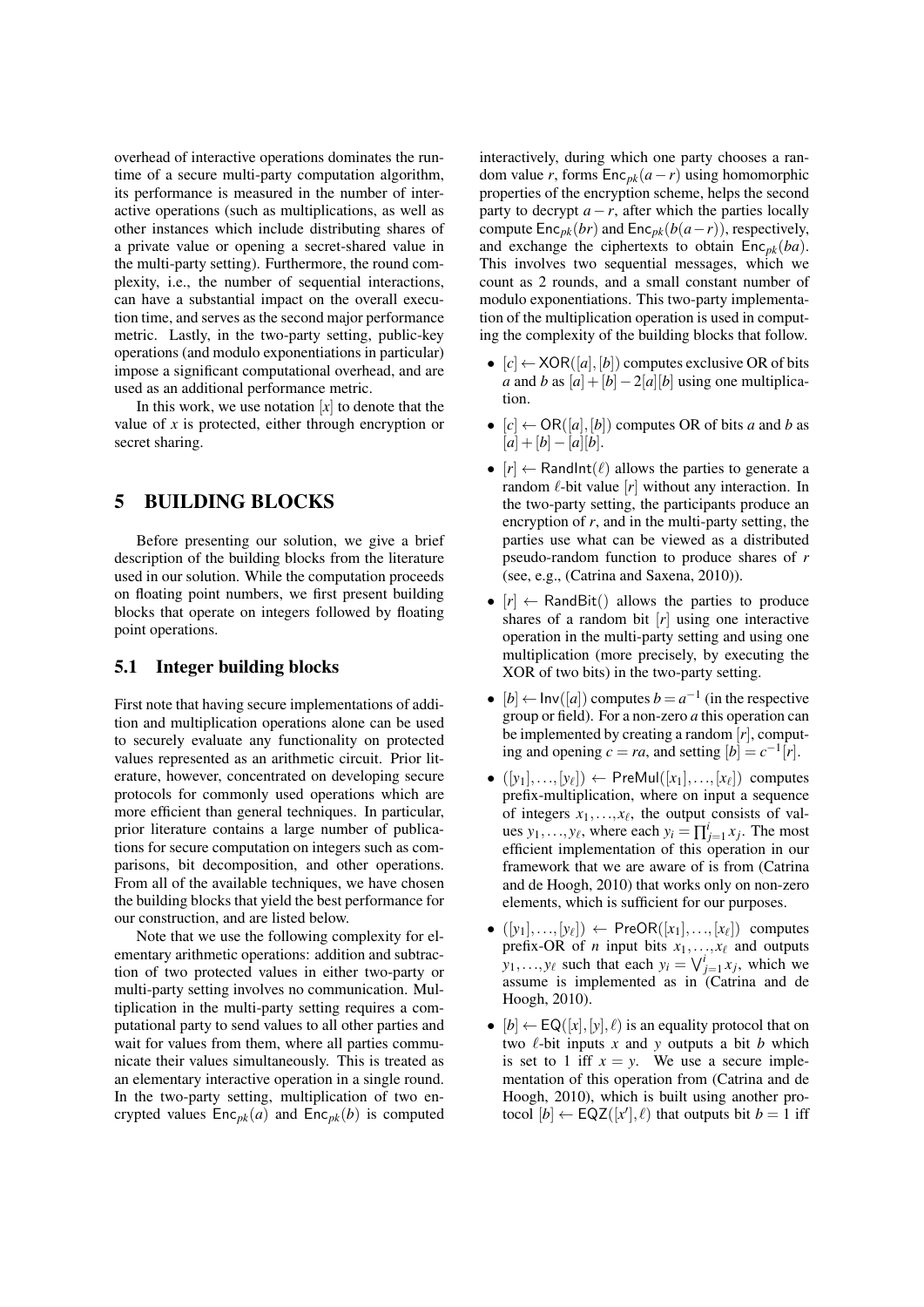$x' = 0$  by calling  $EQZ([x] - [y], \ell)$ . EQ and EQZ thus have the same complexity for the same  $\ell$ .

- $[b] \leftarrow LT([x], [y], \ell)$  is a comparison protocol that on input two secret-shared  $\ell$ -bit values *x* and *y* outputs a bit *b* which is set to 1 iff  $x < y$ . For the multi-party setting, we use the protocol from (Catrina and de Hoogh, 2010) and for the two-party setting, we use the protocol from (Kerschbaum et al., 2009).
- $[r] \leftarrow$  TruncPR( $[x], \ell, k$ ) computes  $\left| [x]/2^k \right|$ , where  $\ell$  is the bitlength of *x*, with an additive error  $c \leq 1$ . When such an error is permissible, the protocol is significantly faster than precise truncation. In the two-party setting, (Dahl et al., 2012) proposes a constant-work protocol, while (Catrina and de Hoogh, 2010) provides the most efficient implementation in the multi-party setting.
- [y]  $\leftarrow$  Trunc([x],  $\ell$ , k) computes  $\lfloor |x|/2^k \rfloor$  for an  $\ell$ -bit *x*. This operation can be efficiently implemented using, for example, the techniques of (Catrina and de Hoogh, 2010) in the multi-party setting. In the two-party setting, the most efficient way of implementing the functionality is by executing  $[y] \leftarrow \text{TruncPR}([x], \ell, k)$ , then correcting the error (if any) by comparing *x* and  $y \cdot 2^k$  by calling  $[c] \leftarrow LT([x], 2^k[y])$ , and setting the result to [*y*]−[*c*].
- $[x_{k-1}],..., [x_0] \leftarrow$  BitDec( $[x], \ell, k$ ) performs bit decomposition of *k* least significant bits of *x*, where  $\ell$ is the size of *x*. An efficient implementation of this functionality in both settings can be found in (Catrina and Saxena, 2010), the complexity of which is independent of the bitlength of  $x \ell$ .
- $[2^x] \leftarrow \text{Pow2}([x], \ell)$  raises 2 in the (unknown) power *x* supplied as the first argument, where the second argument  $\ell$  specifies the bitlength of the representation. To ensure that  $2^x$  can be represented using  $\ell$  bits, the value of *x* is expected to be in the range  $[0, \ell)$ . We use an efficient implementation of this protocol from (Aliasgari et al., 2013).

Many of these protocols are used as building blocks in floating point protocols as opposed to being used directly in our solution. The complexities of these protocols in the two-party and multi-party settings are provided in Tables 1 and 2, respectively. In Table 1, notation *C* denotes the ciphertext length in bits, and notation *D* denotes the length of the auxiliary decryption information, which when sent by one of the parties allows the other party to decrypts a ciphertext. Communication is measured in bits,

and computation is measured in modulo exponentiations. We list computational overhead incurred by each party separately, with the smaller amount of work first (which can be carried out by a client) followed by the larger amount of work (which can be carried out by a server).

#### 5.2 Floating point building blocks

For floating point operation we adopt the same floating point representation that was used in (Aliasgari et al., 2013). Namely, a real number *x* is represented as 4-tuple  $\langle v, p, s, z \rangle$ , where *v* is an  $\ell$ -bit normalized significand (i.e., the most significant bit of  $\nu$  is 1),  $\rho$  is a *k*-bit exponent, *z* is a bit that indicates whether the value is zero, and *s* is a bit set only when the value is negative. We obtain that  $x = (1 - 2s)(1 - z)v \cdot 2^p$ . As in (Aliasgari et al., 2013), when  $x = 0$ , we maintain that  $z = 1$ ,  $v = 0$ , and  $p = 0$ .

The work (Aliasgari et al., 2013) provides a number of secure floating point protocols, some of which we use in our solution as floating point building blocks. While the techniques of (Aliasgari et al., 2013) also provide the capability to detect and report errors (e.g., in case of division by 0, overflow or underflow, etc.), for simplicity of presentation, we omit error handling in this work. The building blocks from (Aliasgari et al., 2013) that we use here are:

- $\langle [v], [p], [z], [s] \rangle \leftarrow \text{FLMul}(\langle [v_1], [p_1], [z_1], [s_1] \rangle,$  $\langle [v_2], [p_2], [z_2], [s_2] \rangle$  performs floating point multiplication of its two real valued arguments.
- $\langle [v], [p], [z], [s] \rangle$  ← FLDiv $(\langle [v_1], [p_1], [z_1], [s_1] \rangle,$  $\langle [v_2], [p_2], [z_2], [s_2] \rangle$  allows the parties to perform floating point division using  $\langle [v_1],[p_1],[z_1],[s_1]\rangle$ as the dividend and  $\langle [v_2], [p_2], [z_2], [s_2] \rangle$  as the divisor.
- $\langle [v], [p], [z], [s] \rangle$  ← FLAdd $(\langle [v_1], [p_1], [z_1], [s_1] \rangle,$  $\langle [v_2], [p_2], [z_2], [s_2] \rangle$  performs the computation of addition (or subtraction) of two floating point arguments.
- $[b]$  ← FLLT( $\langle [v_1], [p_1], [z_1], [s_1] \rangle$ ,  $\langle [v_2], [p_2], [z_2], [s_2] \rangle$ ) produces a bit, which is set to 1 iff the first floating point argument is less than the second argument.
- $\langle [\nu], [p], [z], [s] \rangle \leftarrow$  FLExp2( $\langle [\nu_1], [p_1], [z_1], [s_1] \rangle$ )<br>computes the floating point representhe floating point representation of exponentiation  $[2^x]$ , where  $[x] = (1-2[s_1])(1-[z_1])[v_1]2^{[p_1]}.$

These protocols were given in (Aliasgari et al., 2013) only for the multi-party setting, but we also evaluate their performance in the two-party setting using the previously listed integer building blocks. The complexities of these floating point protocols in both settings are reported in Tables 1 and 2.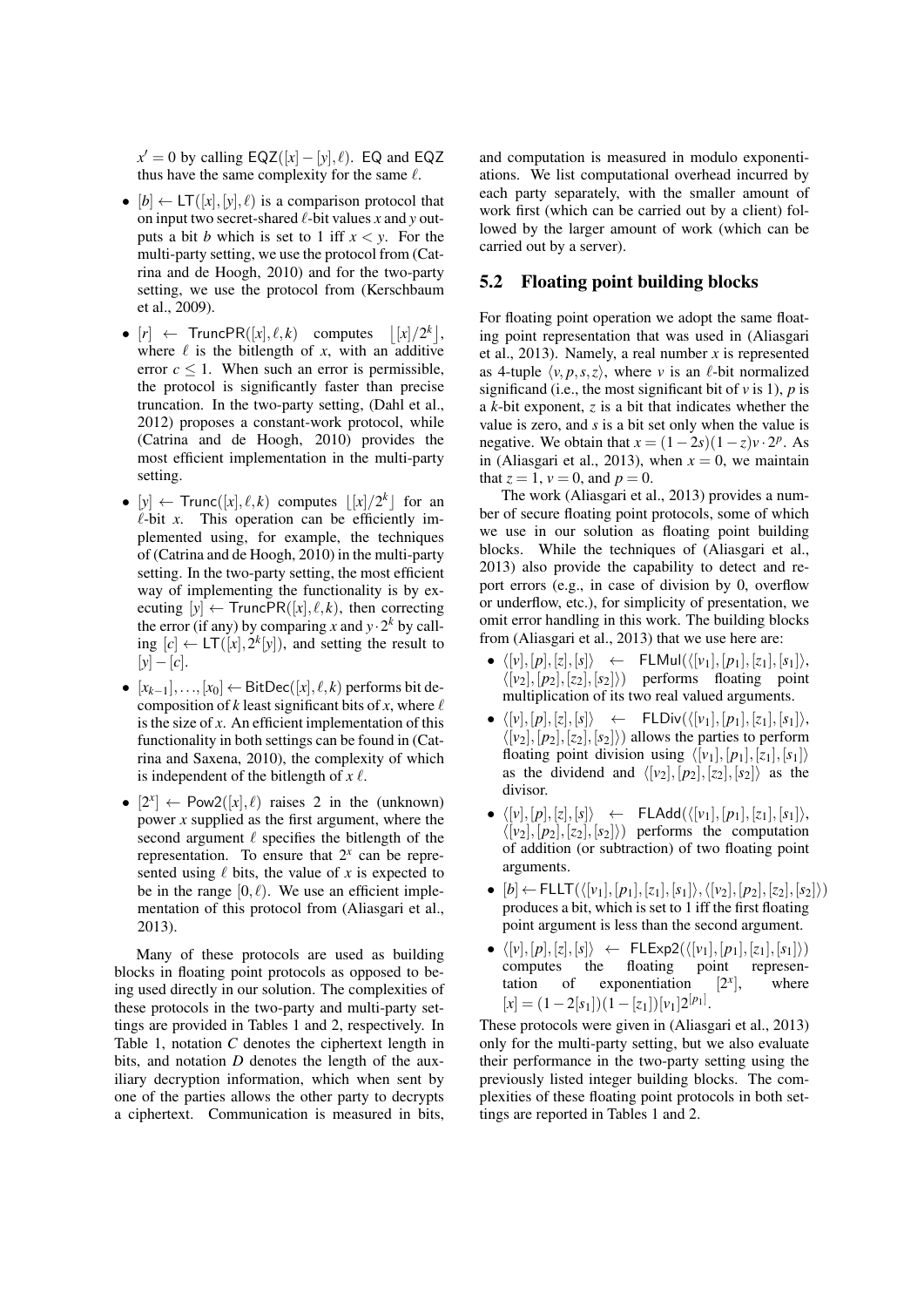| Protocol         | <b>Rounds</b>                          | Communication size                                                            | Computation complexity                      |                                  |
|------------------|----------------------------------------|-------------------------------------------------------------------------------|---------------------------------------------|----------------------------------|
|                  |                                        |                                                                               | Client                                      | Server                           |
| Mul              | $\mathcal{D}_{\mathcal{L}}$            | $3C+D$                                                                        |                                             | 3                                |
| Inv              |                                        | $2C+2D$                                                                       | 4                                           | 4                                |
| TruncPR          | $\mathfrak{D}$                         | $3C+D$                                                                        |                                             | 3                                |
| PreMul           | 5                                      | $6\ell D+11\ell C$                                                            | $13\ell - 4$                                | $16\ell - 5$                     |
| PreOR            | 6                                      | $6\ell D+13\ell C$                                                            | $16\ell - 7$                                | $19\ell - 8$                     |
| LT               | $\overline{c}$                         | $D+6C$                                                                        | 4                                           | 5                                |
| EQZ              | 6                                      | $(6\log\ell+1)D+13\log\ell C$                                                 | $\sqrt{\ell+14\log \ell}+3$                 | $\sqrt{\ell+17\log \ell+2}$      |
| Trunc            | 4                                      | $2D+9C$                                                                       |                                             |                                  |
| <b>BitDec</b>    | $\log k + 2$                           | $(k \log k + 1)D + (3k \log k + 2k + 1)C$                                     | $2k\log k + k + 2$                          | $3k\log k + k + 2$               |
| Pow <sub>2</sub> | $\log \log \ell + 7$                   | $(6\log \ell + (\log \log \ell) \log \ell + 1)D +$                            | $2\log\ell\log\log\ell +$                   | $3\log\ell\log\log\ell +$        |
|                  |                                        | $(3 \log \ell \log \log \ell + 13 \log \ell + 1)C$                            | $14\log\ell-2$                              | $17 \log \ell - 3$               |
| FLMul            | $\overline{13}$                        | $10D+39C$                                                                     |                                             | 25                               |
| <b>FLDiv</b>     | $2\log \ell + 8$                       | $4\log \ell(D+3C) + 4D + 18C$                                                 | $6\log\ell+12$                              | $12\log\ell + 16$                |
| FLAdd            | $\log \ell + 45 +$<br>$\log \log \ell$ | $(\ell \log \ell + 14 \log \ell + \log \ell (\log \log \ell) + 6 \log k +$    | $18\ell + k + 2\ell \log \ell +$            | $21\ell + k + 3\ell \log \ell +$ |
|                  |                                        | $(54)D + (15\ell + 3\ell \log \ell + 19\log \ell + 13\log k + 19\ell)$        | $32\log \ell + 14\log k +$                  | $40\log\ell + 17\log k +$        |
|                  |                                        | $3(\log \ell) \log \log \ell + 155$ )C                                        | $2\log\ell\log\log\ell+125$                 | $3\log\ell\log\log\ell+144$      |
| <b>FLLT</b>      | 10                                     | $(6\log \ell + 20)D + (13\log \ell + 63)C$                                    | $k + 14 \log k + 41$                        | $k + 17 \log k + 57$             |
| FLExp2           | $15 \log \ell +$<br>38                 | $(10\ell + \ell \log \ell + 12 \log \ell + \log \ell \log \log \ell + 35)D +$ | $40\ell + 2\ell \log \ell + 28 \log \ell +$ | $53\ell + 3\ell \log \ell +$     |
|                  |                                        | $(34\ell + 3\ell \log \ell + 26\log \ell + 3(\log \ell) \log \log \ell +$     | $2\log \ell \log \log \ell + 44$            | $3\log\ell\log\log\ell$ +        |
|                  |                                        | 107C                                                                          |                                             | $34\log \ell + 59$               |

Table 1: Complexity of building blocks in the two-party setting.

#### 5.3 Improved exponentiation

Floating point exponentiation is the most expensive operation used in the computation of our target HMM functionality. Furthermore, because each element of the HMM's output probability matrix is derived using GMM formula that involves exponentiation, the exponentiation protocol must be executed a large number of times. This means that any improvement in the performance of this operation results in a faster execution of the overall computation. For that reason, in this section, we describe a modified solution for the exponentiation operation that improves performance of the solution in (Aliasgari et al., 2013).

As mentioned in (Aliasgari et al., 2013), the major overhead of FLExp2 is caused by a sub-protocol FLProd, which computes the product of  $\ell$  floating point values. FLProd accounts for 90% of FLExp2's overall time and we therefore focus on improving performance of this functionality. The original implementation of FLProd in (Aliasgari et al., 2013) executes  $\ell-1$  floating point FLMul in a tree like fashion using a logarithmic number of rounds. In each round, FLProd calls FLMul on all pairs of available values in parallel and passes the result to the next round. FLMul is given below. The comparison and the second truncation are to ensure that the output's significand is a normalized  $\ell$ -bit value, where  $\ell$  is the bitlength of the significand's representation and the number of inputs to FLProd.

 $\langle [v],[p],[z],[s]\rangle \leftarrow \mathsf{FLMul}(\langle [v_1],[p_1],[z_1],[s_1]\rangle,\langle [v_2],[p_2],$  $[z_2], [s_2]$ )

1.  $[v] \leftarrow [v_1][v_2];$ 2.  $[v] \leftarrow \text{Trunc}([v], 2\ell, \ell-1);$ 3.  $[b] \leftarrow LT([v], 2^{\ell}, \ell+1);$ 4.  $[v] \leftarrow \text{Trunc}(2[b][v] + (1-[b])[v], \ell+1,1);$ 5.  $[z] \leftarrow OR([z_1],[z_2])$ ; 6.  $[s] \leftarrow XOR([s_1], [s_2])$ ;

7. 
$$
[p] \leftarrow ([p_1] + [p_2] + \ell - [b])(1 - [z]);
$$

8. return  $\langle [v],[p],[z],[s]\rangle;$ 

Our main idea consists of changing FLProd by letting the intermediate values slightly grow in each round and removing the extra bits only after the final round of multiplication. This allows us to remove the comparison and the second truncation from FLMul. Note that the performance improvement of this modification is pronounced only in the multi-party setting because comparisons are very efficient in the two-party setting. We call this modified multiplication protocol as simplified floating point multiplication, SFLMul. SFLMul performs a simple multiplication of two significands and truncates the result by  $\ell - 1$  bits. This means the output significand is of length either  $\gamma + 1$ or γ bits when the input significands were of size γ. In the first round of FLProd,  $\gamma$  is equal to  $\ell$ . In round *i*, for  $1 \le i \le \lfloor \log \ell \rfloor$ , the maximum bitlength is  $\gamma = \ell + 2^i - 1$ . To be able to multiply significands in this round, we want to be able to represent values larger than  $2\ell + 2^i - 2$  bits and the solution to work correctly on this larger length representation. When  $\ell$ is a power of 2, which we assume for the simplicity of exposition,  $2\ell + 2^{\lceil \log \ell \rceil} - 2 = 3\ell - 2$ , which dictates our choice of parameters in SFLMul protocol below.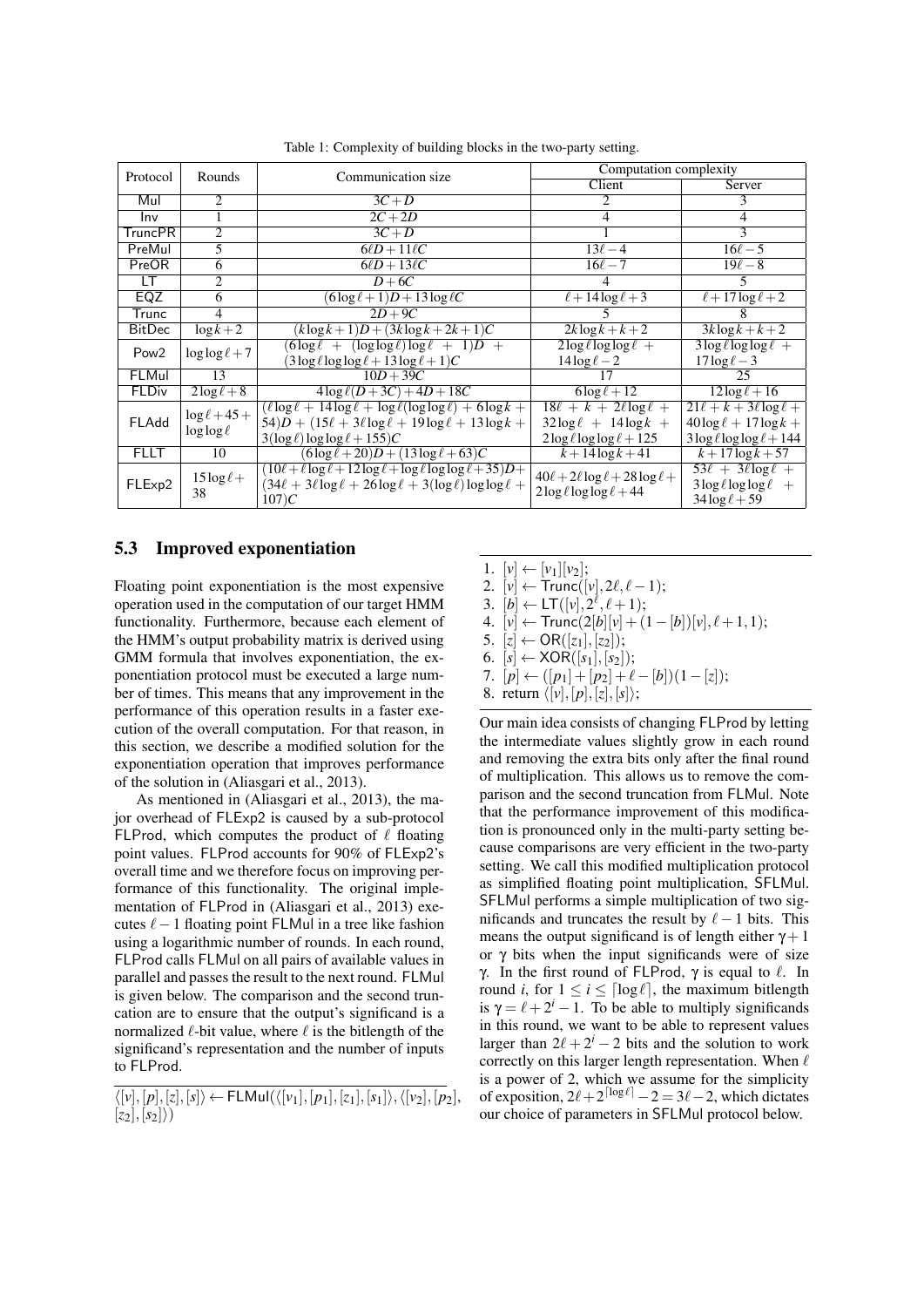| Protocol         | Rounds                              | Interactive operations                                                                    |
|------------------|-------------------------------------|-------------------------------------------------------------------------------------------|
| Mul              |                                     |                                                                                           |
| <b>TruncPR</b>   | 2                                   | $k+1$                                                                                     |
| PreMul           | 2                                   | $3n-1$                                                                                    |
| PreOR            | $\overline{3}$                      | $5n-1$                                                                                    |
| LT               | $\overline{4}$                      | $4\ell-2$                                                                                 |
| EQZ              | 4                                   | $\ell$ + 4 $\log \ell$                                                                    |
| Trunc            | 4                                   | $4k + 1$                                                                                  |
| <b>BitDec</b>    | $\log k$                            | $k \log k$                                                                                |
| Pow <sub>2</sub> | $\log \log \ell + 1$                | $\log \ell(\log \log \ell) + 3\log \ell - 1$                                              |
| Trunc            | $\log \log \ell + 9$                | $12\ell + (\log \ell) \log \log \ell + 3 \log \ell$                                       |
| FLMul            | 11                                  | $8\ell + 10$                                                                              |
| <b>FLDiv</b>     | $2\log\ell+7$                       | $2\log \ell(\ell+2) + 3\ell + 8$                                                          |
| FLAdd            | $\log \ell + \log \log \ell + 27$   | $14\ell + 9k + (\log \ell) \log \log \ell + (\ell + 9) \log \ell + 4 \log k + 37$         |
| <b>FLLT</b>      | 6                                   | $4\ell + 5k + 4\log k + 13$                                                               |
| FLExp2           | $12\log \ell + \log \log \ell + 24$ | $8\ell^2 + 11\ell + \ell \log \ell + (\log \ell) \log \log \ell + 7 \log \ell + 16k + 5$  |
| New FLExp2       | $6\log\ell + \log\log\ell + 31$     | $4\ell^2 + 23\ell + 3\ell \log \ell + (\log \ell) \log \log \ell + 6 \log \ell + 16k + 1$ |
|                  |                                     |                                                                                           |

Table 2: Complexity of building blocks in the multi-party setting.

### $\leftarrow$  SFLMul([ $v_1$ ], [ $v_2$ ])

## 1.  $[v] \leftarrow [v_1][v_2];$

- 2.  $[v] \leftarrow \text{Trunc}([v], 3\ell 2, \ell 1);$
- 3. return [*v*];

After the last,  $(\log \ell)$ th, round of multiplication in FLProd, the resulting significand will have at most  $2\ell-1$  bits, and the extra bits should be removed. This can be done by a normalization method similar to the one used in (Aliasgari et al., 2013), where we first bit-decompose the value, compute the most significant non-zero bit, and truncate the result to retain  $\ell$ bits starting from the most significant non-zero bit. We also need to adjust the resulting exponent by the number of truncated bits. Our new FLProd protocol is given next. Because it is used for exponentiation with positive non-zero values, we disregard (constant) zero and sign bits, and operate on significands  $[v_i]$  and exponents [*p<sup>i</sup>* ].

$$
\langle [v], [p] \rangle \leftarrow \text{FLProd}(\langle [v_1], [p_1] \rangle, \dots, \langle [v_\ell], [p_\ell] \rangle)
$$
\n1. for  $i = 1$  to log  $\ell$  do\n2. for  $j = 1$  to  $\ell/2^i$  do in parallel\n3.  $[v_j] \leftarrow \text{SFLMul}([v_{2j-1}], [v_{2j}]);$ \n4.  $[u_{2\ell-2}], \dots, [u_0] \leftarrow \text{BitDec}([v_1], 2\ell - 1, 2\ell - 1);$ \n5.  $[h_0], \dots, [h_{2\ell-2}] \leftarrow \text{PreOR}([u_{2\ell-2}], \dots, [u_0]);$ \n6.  $[p_0] \leftarrow 2\ell - 1 - \sum_{i=0}^{2\ell-2} [h_i];$ \n7.  $[2^{p_0}] \leftarrow 1 + \sum_{i=0}^{2\ell-2} 2^i (1 - [h_i]);$ \n8.  $[v] \leftarrow \text{Trunc}([2^{p_0}][v], 2\ell - 1, \ell - 1);$ \n9.  $[p] \leftarrow \sum_{i=1}^{\ell} [p_i] - [p_0] + \ell(\ell - 1);$ \n10. return  $\langle [v], [p] \rangle;$ 

The increase in the size of the intermediate values from the original  $2\ell+1$  to  $3\ell-2$  requires that the representation of the values is large enough to preserve

correctness of the computation. In the two-party setting, this does not require any additional provisions as the group size over which the computation takes place is significantly larger than  $2^{3\ell}$  for any practical value of  $\ell$ . In the multi-party setting, however, the field size should be chosen appropriately to accommodate the need to represent larger values. This means that we need to increase the bitlength |*p*| from  $> 2\ell + 1 + \sigma$  to  $> 3\ell - 2 + \sigma$ , where  $\sigma$  is the security parameter for achieving information-theoretical statistical security. A larger field size yields slower execution and thus decreased performance. To avoid this issue, we utilize the idea of field and the corresponding share conversion proposed in (Damgård and Thorbek, 2008; Cramer et al., 2005). All computation prior and after FLProd is performed with the field size originally suggested in (Aliasgari et al., 2013), while the FLProd protocol is executed using a larger field. Fortunately, the share-conversion from one field to another can in our case be performed noninteractively with no communication cost.

## 6 SECURE VITERBI AND GMM **COMPUTATION**

Now we are ready to put everything together and describe our privacy-preserving solution for HMM and GMM computation based on Viterbi algorithm using floating point numbers.

To execute the HMM algorithm given in section 3, we first need to perform GMM computation to derive the output probabilities  $b_{ik}$  using equation 1. It was suggested in (Smaragdis and Shashanka, 2007) that the *i*th components of a GMM,  $g_i(x) = -\frac{1}{2}(x -$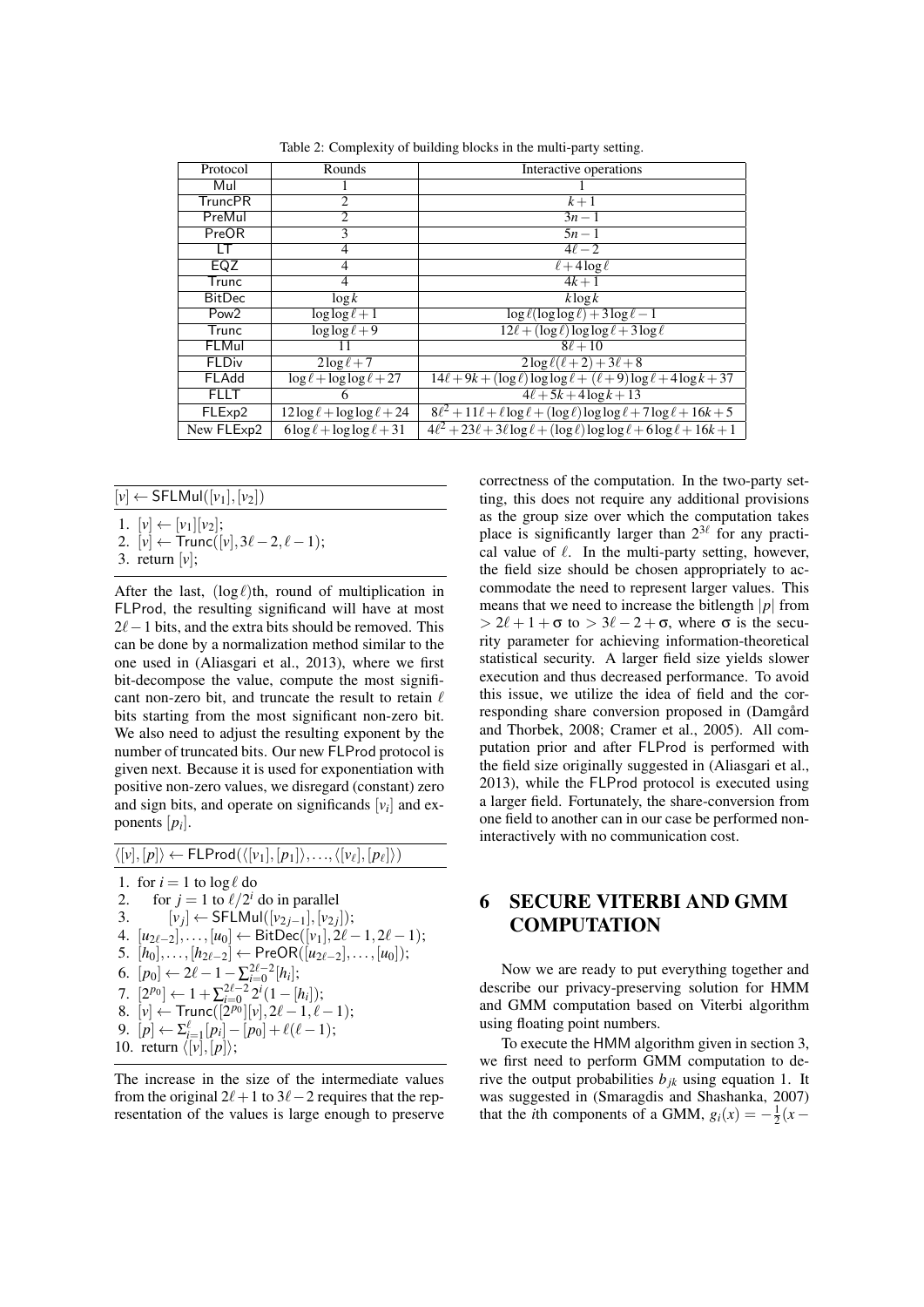$(\mu_i)^T \Sigma_i^{-1} (x - \mu_i)$ , is represented as  $x^T Y_i x + y_i^T x + y_i^0$ , where  $Y_i = -\frac{1}{2} \Sigma_i^{-1}$ ,  $y_i = \Sigma_i^{-1} \mu_i$ , and  $y_{i0} = -\frac{1}{2} \mu_i^T \Sigma_i^{-1} \mu_i$ . The suggested representation increases the number of additions and multiplications than the original formula and therefore would result in a slower performance. In particular, because FLAdd is a relatively expensive protocol, we would like to minimize the use of this function. Thus we suggest that the parties first subtract  $\mu_i$  from the observed vector  $x$  and engage in matrix multiplication to compute *g<sup>i</sup>* . Note that the parties can run the above computation in parallel for all values of *i*, *j*, and *k* in equation 1. After its completion, the parties proceed with performing the secure version of the Viterbi algorithm.

The Viterbi algorithm requires (floating point) multiplication, max, and argmax. The multiplication is implemented using FLMul, while the max and argmax operations can be implemented using FLLT in a tree like fashion (i.e., we first compare every two adjacent elements, then every two maximum elements from the first round of comparisons, etc.). To perform argmax of two floating point numbers at indices *i* and  $\dot{j}$ , let  $[b]$  be the outcome of the FLLT operation applied to the numbers at these indices. Then we set argmax to be equal to  $[b]$  *j* +  $(1 - [b])$ *i*. Therefore, argmax of a number of floating point values can be computed in a tree like fashion using the above method for each comparison.

After completing the recursion step of the Viterbi algorithm, we need to retrieve the sequence of states in the HMM that resulted in the most likely path (lines *b* and *c* of the termination step in the Viterbi algorithm). If the sequence of these states can be made publicly available, then the parties open the values corresponding to  $q_i^*$  for  $1 \le i \le T$  to learn the sequence. However, in a more likely event that this sequence needs to stay protected from one or more parties, we make use of the protocol Pow2 from (Aliasgari et al., 2013). To compute  $[q_t^*] = \Psi_{t+1}([q_{t+1}^*])$  given  $[q_{t+1}^*]$ , we execute  $B$ itDec(Pow2( $[q_{t+1}^*] - 1, N$ ),  $N, N$ ) that will produce *N* bits, all of which are 0 except the bit at position  $q_{t+1}^*$ . We then multiply each bit of the result by the respective element of the vector  $\Psi_{t+1}$  and add the resulting values to obtain  $[q_t^*]$ .

In the two-party setting, however, one of the parties (e.g., the server) will learn the sequence as its output and a more efficient approach is possible. The idea is to take advantage of the fact that all encrypted values of the matrix  $\psi$  are held by both parties. In this case, the party receiving the output retrieves Enc<sub>*pk*</sub>( $\psi$ *t*+1( $q$ <sup>\*</sup>+1</sup>)) using its knowledge of  $q$ <sup>\*</sup>+1</sup> which became available to that party in the previous step, randomizes the ciphertext by multiplying it with a

fresh encryption of 0, and sends the result to the other party. Note that this randomization does not change the value of the underlying plaintext, but makes it such that the party receiving it cannot link the randomized ciphertext to one of the encryptions it possesses. This party then applies decryption to the received ciphertext and sends it back to the receiving party, who finishes the decryption, learns  $q_t^*$ , and continues to the next iteration of the computation.

The security of the proposed solution can be stated as follows:

#### Theorem 1. *The Viterbi solution above is secure both in the* two-party *and* multi-party *settings in the semihonest security model.*

*Proof sketch.* The security of our solution in the semi-honest model with respect to Definition 1 is based on the fact that we only combine previously known secure building blocks. Such building blocks take protected inputs and produce protected outputs, which means that their composition does not reveal information about private values. In particular, we can apply Cannetti's composition theorem (Canetti, 2000), which states that a composition of secure subprotocols leads to security of the overall solution, to arrive at security of the overall solution. More formally, in both two-party and multi-party settings, we can build a simulator *S* of the overall solution according to Definition 1, which without access to private data produces a view that cannot be distinguished from the participants' views in the real protocol execution. Our simulator calls the corresponding simulators for the underlying building blocks. Then because each underlying simulator produces a view that is either computationally or statistically indistinguishable (depending on the setting) from the view of a particular party and no information is revealed while combining the building blocks, the simulation of each participant's view in the overall protocol also cannot be distinguished from a real protocol execution. We thus obtain security of the solution in the semi-honest model.

The security of our solution in the multi-party setting can also be extended to the malicious security model. In that case, to show security in presence of malicious adversaries, we need to ensure that (i) all participants prove that each step of their computation was performed correctly and that (ii) if some dishonest participants quit, others will be able to reconstruct their shares and proceed with the rest of the computation. The above is normally achieved using a verifiable secret sharing scheme (VSS), and a large number of results have been developed over the years (e.g., (Gennaro et al., 1998; Hirt and Maurer, 2001;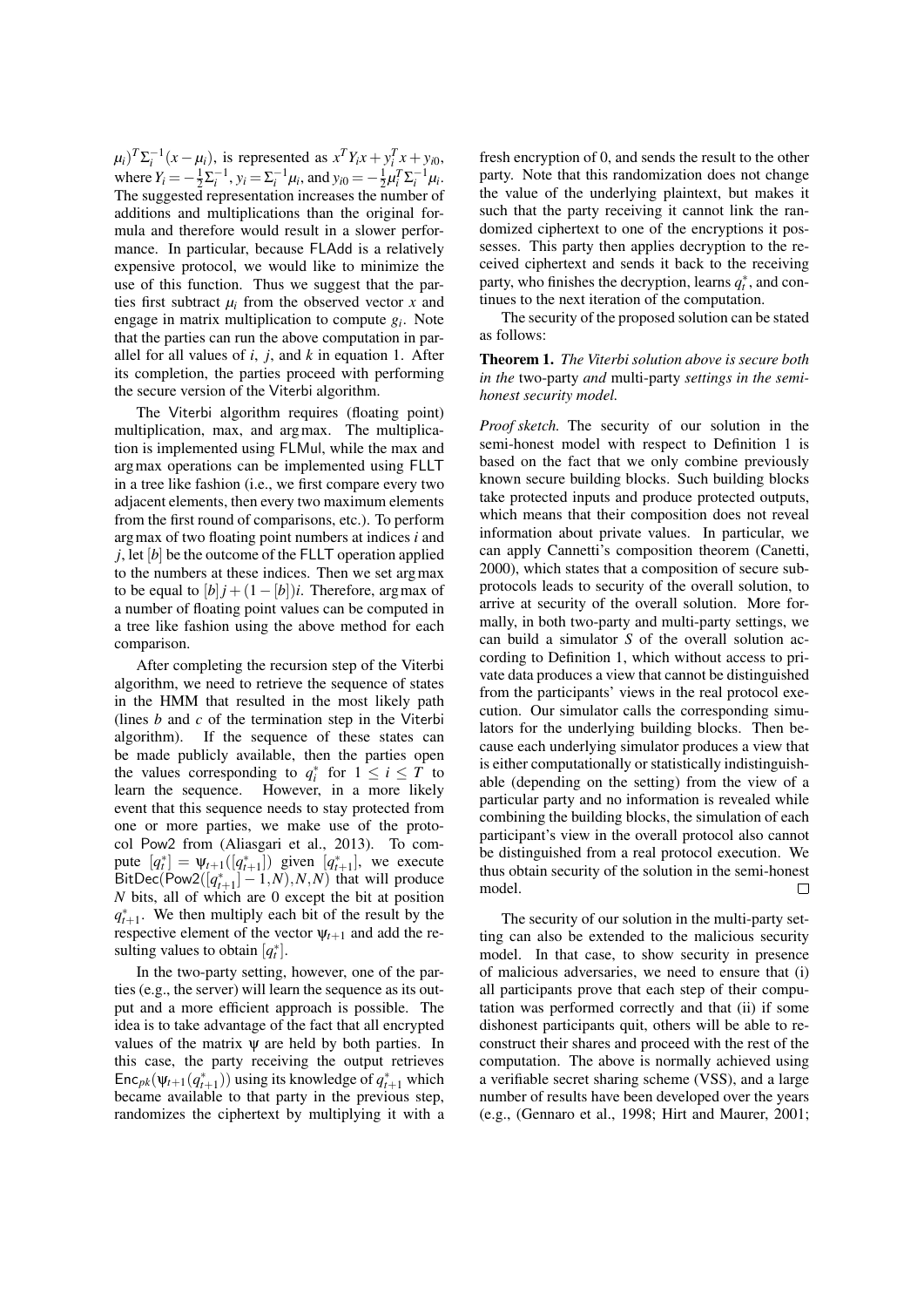Beerliova-Trubiniova and Hirt, 2008; Damgård et al., 2008; Damgård et al., 2010) and others). In particular, because any linear combination of shares is computed locally, each participant is required to prove that it performed each multiplication correctly on its shares. Such results normally work for  $t < \frac{n}{3}$  in the information theoretic or computational setting with different communication overhead and under a variety of assumptions about the communication channels. Additional proofs associated with this setting include proofs that shares of a private value were distributed correctly among the participants (when the dealer is dishonest) and proofs of proper reconstruction of a value from its shares (when not already implied by other techniques). In addition, if at any point of the computation the participants are required to input values of a specific form, they would have to prove that the values they supplied are well formed. Such proofs are needed by the implementations of some of the building blocks (e.g., RandInt).

Thus, security of our protocols in the malicious model in the multi-party setting can be achieved by using standard VSS techniques, e.g., (Gennaro et al., 1998; Cramer et al., 2000), where a range proof, e.g., (Peng and Bao, 2010) will be additionally needed for the building blocks. These VSS techniques would also work with malicious input parties (who distribute inputs among the computational parties), who would need to prove that they generate legitimate shares of their data.

To show security of our solution in presence of malicious adversaries in the two-party setting, we likewise need to show that the participants perform all operations correctly. Because Paillier encryption is an additively homomorphic encryption that can be used as a threshold encryption scheme, we can employ existing zero-knowledge proofs of knowledge for Paillier ciphertexts. Example existing proofs for Paillier encryption include a proof of knowledge of plaintext (Damgård and Jurik, 2001; Baudron et al., 2001), a proof that two plaintexts are equal (Baudron et al., 2001), a proof that a ciphertext encrypts one value from a given set (Damgård and Jurik, 2001; Baudron et al., 2001), a proof that a ciphertext encrypts a product of two other given encrypted values (Cramer et al., 2001), and a range proof for the exponent *a* of plaintext  $b^a$  (Lipmaa et al., 2002). We leave the investigation of how these and possibly newly designed zeroknowledge proofs can be used to achieve security of our solution in the malicious model in the two-party setting to the full version of this work.

Lastly, we defer experimental results that empirically evaluate performance of the developed solution to the full version of this work.

### 7 CONCLUSIONS

In this work, we treat the problem of privacypreserving Hidden Markov models computation which is commonly used for many applications including speaker recognition. We develop the first provably secure techniques for HMM's Viterbi and GMM computation using floating point arithmetic. Our solutions are designed for both two-party computation that utilizes homomorphic encryption and multi-party computation based on secret sharing, which cover a wide variety of real-life settings, and are designed to minimize their overhead.

### ACKNOWLEDGMENTS

This work was supported in part by grants CNS-1223699 from the National Science Foundation and FA9550-13-1-0066 from the Air Force Office of Scientific Research. Any opinions, findings, and conclusions or recommendations expressed in this publication are those of the authors and do not necessarily reflect the views of the funding agencies.

## **REFERENCES**

- Aliasgari, M., Blanton, M., Zhang, Y., and Steele, A. (2013). Secure computation on floating point numbers. In *Network and Distributed System Security Symposuim (NDSS)*.
- Baudron, O., Fouque, P.-A., Pointcheval, D., Stern, J., and Poupard, G. (2001). Practical multi-candidate election scheme. In *ACM Symposium on Principles of Distributed Computing (PODC)*, pages 274–283.
- Beerliova-Trubiniova, Z. and Hirt, M. (2008). Perfectlysecure MPC with linear communication complexity. In *Theory of Cryptography Conference (TCC)*, pages 213–230.
- Canetti, R. (2000). Security and composition of multiparty cryptographic protocols. *Journal of Cryptology*, 13(1):143–202.
- Catrina, O. and de Hoogh, S. (2010). Improved primitives for secure multiparty integer computation. In *Security and Cryptography for Networks (SCN)*, pages 182– 199.
- Catrina, O. and Saxena, A. (2010). Secure computation with fixed-point numbers. In *Financial Cryptography and Data Security (FC)*, pages 35–50.
- Cramer, R., Damgård, I., and Ishai, Y. (2005). Share conversion, pseudorandom secret-sharing and applications to secure computation. In *Theory of Cryptography Conference (TCC)*, pages 342–362.
- Cramer, R., Damgård, I., and Maurer, U. (2000). General secure multi-party computation from any linear